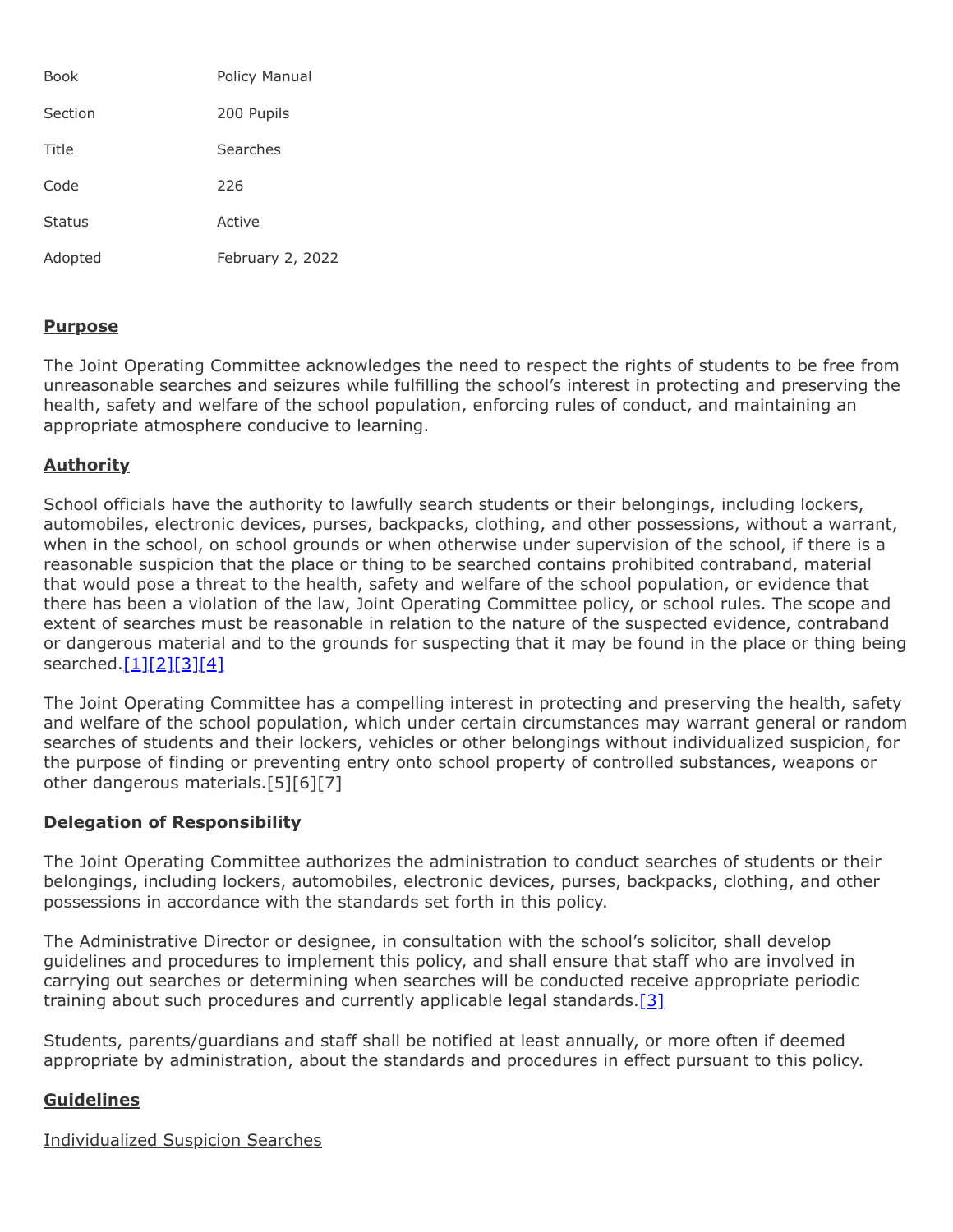Students or their belongings, including lockers, automobiles, electronic devices, purses, backpacks, clothing, and other possessions, may be searched without a warrant when in the school, on school grounds or when otherwise under school supervision, if there is a reasonable suspicion that the place or thing to be searched contains prohibited contraband, material that would pose a threat to the health, safety and welfare of the school population, or evidence that there has been a violation of the law, Joint Operating Committee policy, or school rules. The scope and extent of searches must be reasonable in relation to the nature of the suspected evidence, contraband or dangerous material and to the grounds for suspecting that it may be found in the place or thing being searched[.\[3\]](http://pacodeandbulletin.gov/Display/pacode?file=/secure/pacode/data/022/chapter12/s12.14.html&d=reduce)

In determining whether reasonable suspicion exists, the building administrator or designee always should be able to articulate what is being looked for, and why it is thought to be located in the particular place to be searched. The scope of a search should be limited to the place or places the item sought is believed to be.

Examination by school staff of text messages, call logs, files, images or other data contained in a student's mobile telephone or other electronic device, without the student's consent, normally constitutes a search that must be justified by reasonable suspicion that material in violation of law, Joint Operating Committee policy or school rules, or evidence of such a violation, is contained in the particular files, directories or other data locations being examined in the device.

#### Random or General Searches Without Individualized Suspicion

Under certain circumstances, random or general searches of students and their belongings, including student lockers or vehicles parked on school property, may be conducted during the school day or upon entry into school buildings or school activities, in the absence of suspicion focused on a particular student or students, for the purpose of finding or preventing entry onto school property or activities of controlled substances, weapons or other dangerous materials. Such searches normally will be conducted in a minimally intrusive manner using screening methods such as dogs or other animals trained to detect controlled substances, explosives or other harmful materials by smell, as well as metal detectors and other technology. When such screening methods provide a reasonable suspicion that particular students, items or places possess or contain controlled substances, weapons or other dangerous material, screening may be followed by physical searches of those particular students, items or places on an individualized basis.

Random or general searches for weapons may be conducted when there are circumstances, information or events tending to indicate increased likelihood that students may be armed or headed for physical confrontation because of community strife or tensions, or as a continuation or escalation of a prior incident, in or out of the school, which threatens to spill over into the school, into a school-sponsored activity, or into other times and places that students are under supervision of the school.

Random or general searches for controlled substances may be conducted when there are circumstances, events or information tending to indicate significant drug use, possession or trafficking among students in the school.

Random or general searches not based on individualized suspicion must be approved in advance by the Administrative Director or designee, in consultation with the school's solicitor. Coordination with law enforcement officials will be accomplished as provided in the memorandum of understanding with the applicable law enforcement agency.[8]

## Searches Upon Consent

Searches may be conducted at any time, with or without reasonable suspicion, if the student has given knowing and voluntary consent specific to the place to be searched.

The administration may establish rules and procedures governing certain privileges enjoyed by students, such as the privilege of parking a vehicle on school grounds, that make the student's consent to random searches or inspections a condition of access to the privilege.[6]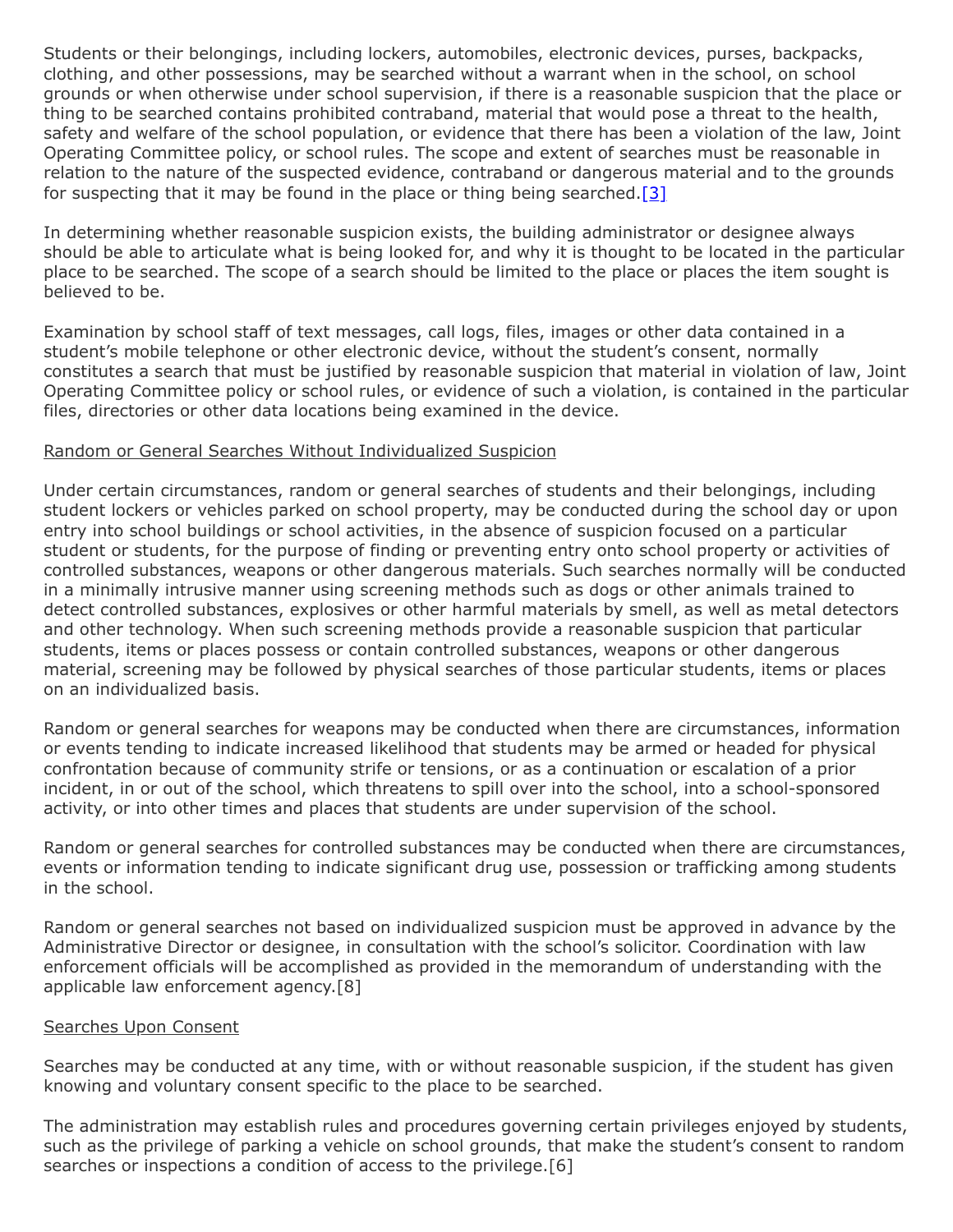# Searches by or at the Request of Law Enforcement Officials

The legal standards governing searches initiated by school officials are less strict than the standards applicable to law enforcement authorities in many situations. When searches of students, student belongings, vehicles or lockers are conducted by or at the request of law enforcement officials, with or without the involvement of school staff, the law enforcement officials are solely responsible for ensuring that a warrant has been issued or that the circumstances otherwise permit the search to be lawfully conducted in accordance with the standards applicable to law enforcement actions. School staff will not interfere with or obstruct searches initiated by law enforcement, but may assist when law enforcement officials have requested such assistance and have represented that a warrant has been issued or that they otherwise have proper authority for a lawful search.[8]

## Locker Inspections and Searches

Lockers are assigned to or otherwise made available to students as a convenience for the safe storage of books, clothing, school materials and limited personal property, and to facilitate movement between classes and activities and to and from the school. Such lockers are and shall remain the property of the school, and to the extent students have any expectation of privacy of lockers at all, it is very limited.

No student may place or keep in a locker any substance or object that is prohibited by law, Joint Operating Committee policy or school rules, or that constitutes a threat to the health, safety or welfare of the occupants of the building or the building itself. Students are required to ensure that their lockers do not contain spoiled food items or beverages, or soiled clothing which may attract pests, create odors or cause unhealthy conditions. A student locker may be opened and inspected for cleanliness, with or without the consent of the student, whenever there are odors, pests or other indications that a locker contains spoiled food, soiled clothing in need of laundering or similarly unhealthy matter.

Students are exclusively responsible for locking their assigned lockers to ensure the security of their personal belongings and school property entrusted to them. Students are permitted to secure their assigned lockers only with locks provided by the school, or if the school does not provide locks, personal combination locks for which the combination has been provided to designated staff.

Prior to an individual locker search or inspection, the student to whom the locker is assigned shall be notified and be given a reasonable opportunity to be present. However, when there is a reasonable suspicion that a locker contains materials which pose a threat to the health, welfare or safety of the school population, student lockers may be searched without prior notice to the student.

The building administrator or a designated staff person shall be present whenever a student locker is inspected for cleanliness or is searched. The building administrator or designee shall maintain written records of all occasions when a locker is searched or inspected. Such records shall include the reason(s) for the search, persons present, objects found and their disposition.

## Searches Involving Removal of Clothing or Examination Beneath Clothing

Searches of students involving the removal of undergarments or examination beneath undergarments are subject to stricter standards than are required to justify other searches of a student's person or belongings. Such searches are permitted only when the basis for suspicion establishes either:

- 1. That the reasons for believing that the items being searched for are concealed specifically inside undergarments are stronger reasons than grounds that would support only a more general reasonable suspicion that the student is in possession of the items or has them somewhere on the student's person; or,
- 2. That the quantity or nature of the items being sought present a higher level of danger to the school population than other kinds of contraband.